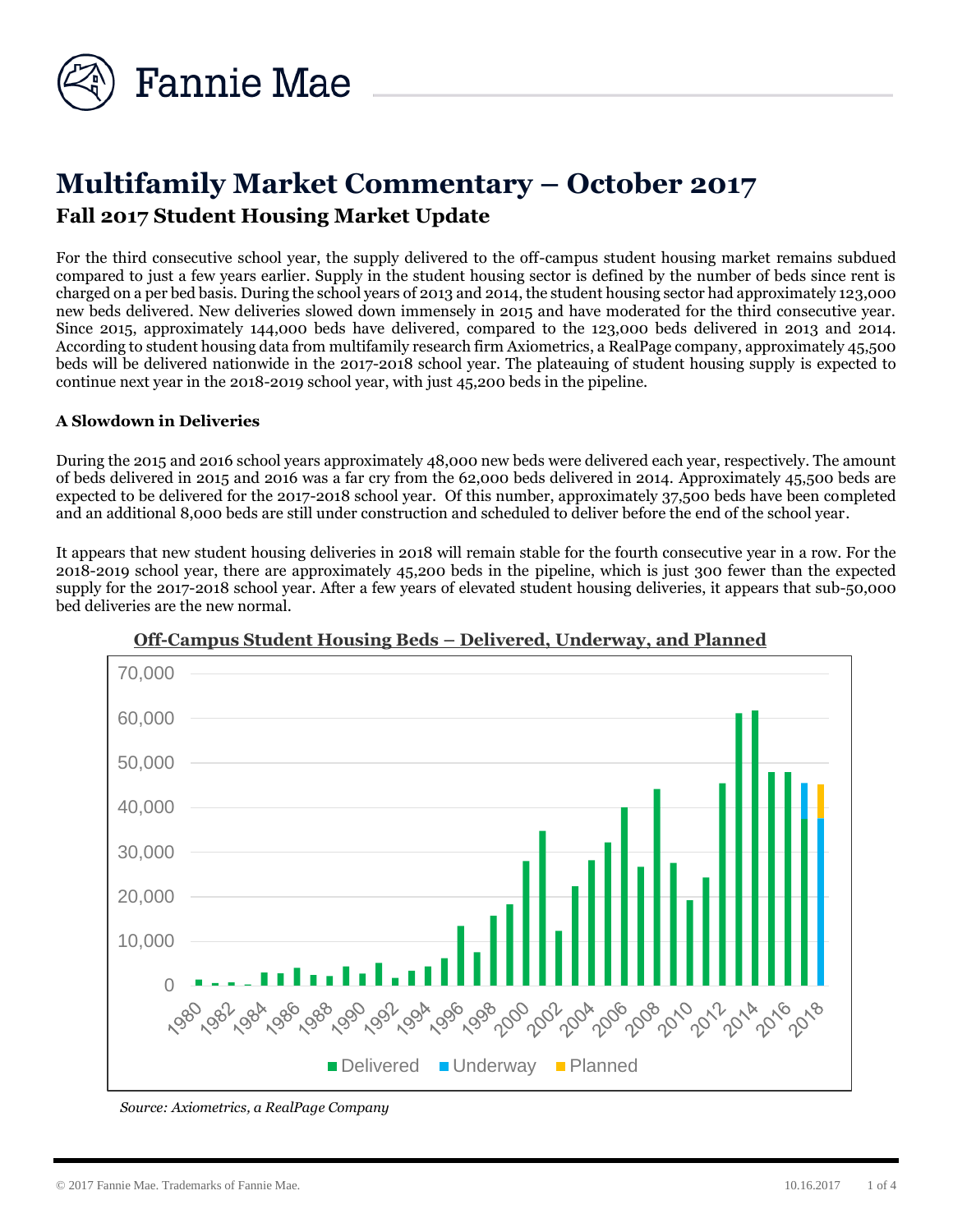

#### **Fall 2017 Fundamentals – Some Winners but Also Some Losers**

The new school year brings new updates on the fundamentals of the student housing sector. According to Axiometrics, approximately 73 universities received new supply for the fall 2017 school year. Furthermore, of the 73 universities that received new supply during that time, only 23 of those universities are expecting additional supply in fall 2018.

In regards to effective rent growth, both the University of Nevada-Reno and Bowling Green State University achieved the highest year-over-year rent growth rates at 8.2 percent and 7.8 percent, respectively. However, of the two, only the University of Nevada-Reno had a new supply of 530 beds for the fall 2017 school year. The occupancy rates at these universities were also close to full at approximately 99 percent and 98.7 percent, respectively. The limited amount of supply delivered to these universities allowed the schools to work through and moderate their supply from the previous school years.

However, not all of the universities enjoyed positive fundamentals. Both Texas A&M University and Texas Tech University are among the universities that receive an abundant amount of supply annually, according to data from Axiometrics. For the fall 2017 school year, approximately 6,070 beds were delivered to these universities, which accounted for approximately 13.4 percent of all new supply delivered. The high amounts of supply delivered explains why the schools are experiencing a softening of their fundamentals. The occupancy rates at Texas A&M University and Texas Tech are approximately 84.3 percent and 84.1 percent, respectively. As a result of the copious amounts of supply and the low occupancy rates, rent growth is contracting at -4.8 percent and -5.5 percent, respectively.

Some of the nation's universities with the highest and lowest effective rent growth rates can be seen in the table below.

|                                                      | Occupancy Rate from August Effective | Prelease<br>Change |      | <b>Effective</b><br>Rent | <b>New</b><br>Supply | <b>New</b><br>Supply |
|------------------------------------------------------|--------------------------------------|--------------------|------|--------------------------|----------------------|----------------------|
| <b>Univerity</b>                                     | Aug. 2017<br>99.0%                   | 2016<br>$0.2%$ \$  | Rent | Growth<br>8.2%           | 2017                 | 2018                 |
| Univeristy of Nevada - Reno                          |                                      |                    | 609  |                          | 530                  |                      |
| <b>Bowling Green State University</b>                | 98.7%                                | $0.9\%$ \$         | 365  | 7.8%                     |                      |                      |
| University of North Carolina                         | 95.6%                                | $-1.3\%$ \$        | 775  | 6.4%                     |                      |                      |
| California State University - Sacramento             | 98.4%                                | $-1.6\%$ \$        | 738  | 6.3%                     |                      | 750                  |
| University of Notre Dame                             | 95.3%                                | $-1.4\%$ \$        | 780  | 6.0%                     |                      |                      |
| <b>Auburn University</b>                             | 99.6%                                | $0.8\%$ \$         | 553  | 6.0%                     | 528                  |                      |
| Georgia Institute of Technology                      | 100.0%                               | $0.0\%$ \$         | 948  | 5.8%                     |                      | 765                  |
| University of Texas at Austin                        | 97.3%                                | $-2.1\%$ \$        | 914  | 5.4%                     |                      | 1,486                |
| San Diego State University                           | 95.7%                                | $-2.2%$ \$         | 807  | 5.4%                     |                      |                      |
| University of Central Florida                        | 100.0%                               | $0.0\%$ \$         | 688  | 5.4%                     |                      | 481                  |
| <b>Ball State University</b>                         | 85.7%                                | $8.9\%$ \$         | 513  | $-1.8%$                  |                      |                      |
| Louisiana State University                           | 81.8%                                | $-4.9\%$ \$        | 615  | $-1.9%$                  | 745                  | 811                  |
| University of Missouri                               | 83.5%                                | -6.7% \$           | 547  | $-2.2%$                  | 1,409                |                      |
| Oklahoma State University                            | 94.0%                                | $6.3\%$ \$         | 520  | $-2.4%$                  |                      | 475                  |
| University at Buffalo - State University of New York | 100.0%                               | $3.0\%$ \$         | 725  | $-2.7%$                  |                      |                      |
| <b>West Virginia University</b>                      | 89.5%                                | $-5.5\%$ \$        | 543  | $-3.5%$                  | 61                   |                      |
| Minnesota State University - Mankato                 | 99.8%                                | $0.8\%$ \$         | 399  | $-4.8%$                  |                      |                      |
| <b>Texas A&amp;M University</b>                      | 84.3%                                | $-6.1\%$ \$        | 641  | $-4.8%$                  | 2,336                | 2,494                |
| <b>Texas Tech University</b>                         | 84.1%                                | $-11.0\%$ \$       | 569  | $-5.5%$                  | 3,734                |                      |
| University of Nebraska - Lincoln                     | 92.3%                                | $7.1\%$ \$         | 584  | $-6.1%$                  |                      |                      |

## **Fall 2017 Off-Campus Student Housing Fundamentals – Select Universities**

*Source: Axiometrics, a Realpage Company*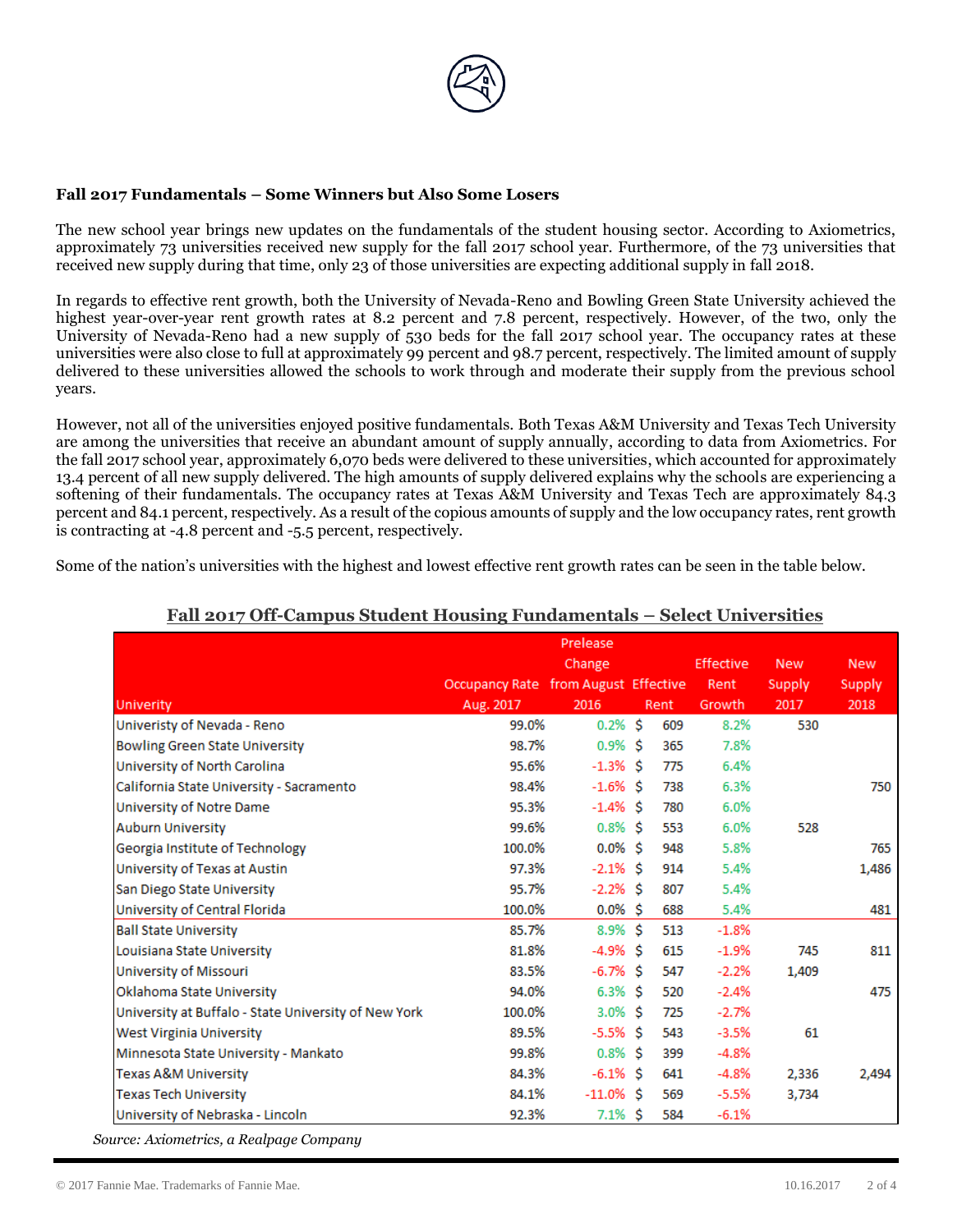

#### **Hurricane Harvey's Impact**

The arrival of the new 2017-2018 school year also coincided with the arrival of Hurricane Harvey. The state of Texas is a primary location for the student housing sector, and early indications are that the hurricane did not devastate the student housing sector there. According to preliminary information from Axiometrics, it appears that Hurricane Harvey did not cause significant damage to the state's student housing properties. However, Hurricane Harvey did inconvenience move-in dates for students at Texas A&M University-Corpus Christi, and there was some minor flooding at the University of Houston.

### **Performance of Fannie Mae's Student Housing Loans**

Even though student housing represents a small portion of Fannie Mae's multifamily loans, the sector has been performing quite well for some time. In 2014, student housing accounted for just 3.0 percent of Fannie Mae's total multifamily acquisitions. However, as of second quarter 2017, that percentage has tripled and student housing acquisitions accounted for 9.0 percent of its multifamily acquisitions.

During first quarter 2014, Fannie Mae's student housing acquisition volumes accounted for approximately \$164 million. Three years later, as of second quarter 2017, its student housing acquisition volumes were approximately \$1.05 billion. Yearto-date as of June 2017, approximately \$2.2 billion in student housing volume has been acquired on 93 loans.



## **Fannie Mae Student Housing Acquisition Volumes Since 2014**

*Source: Fannie Mae*